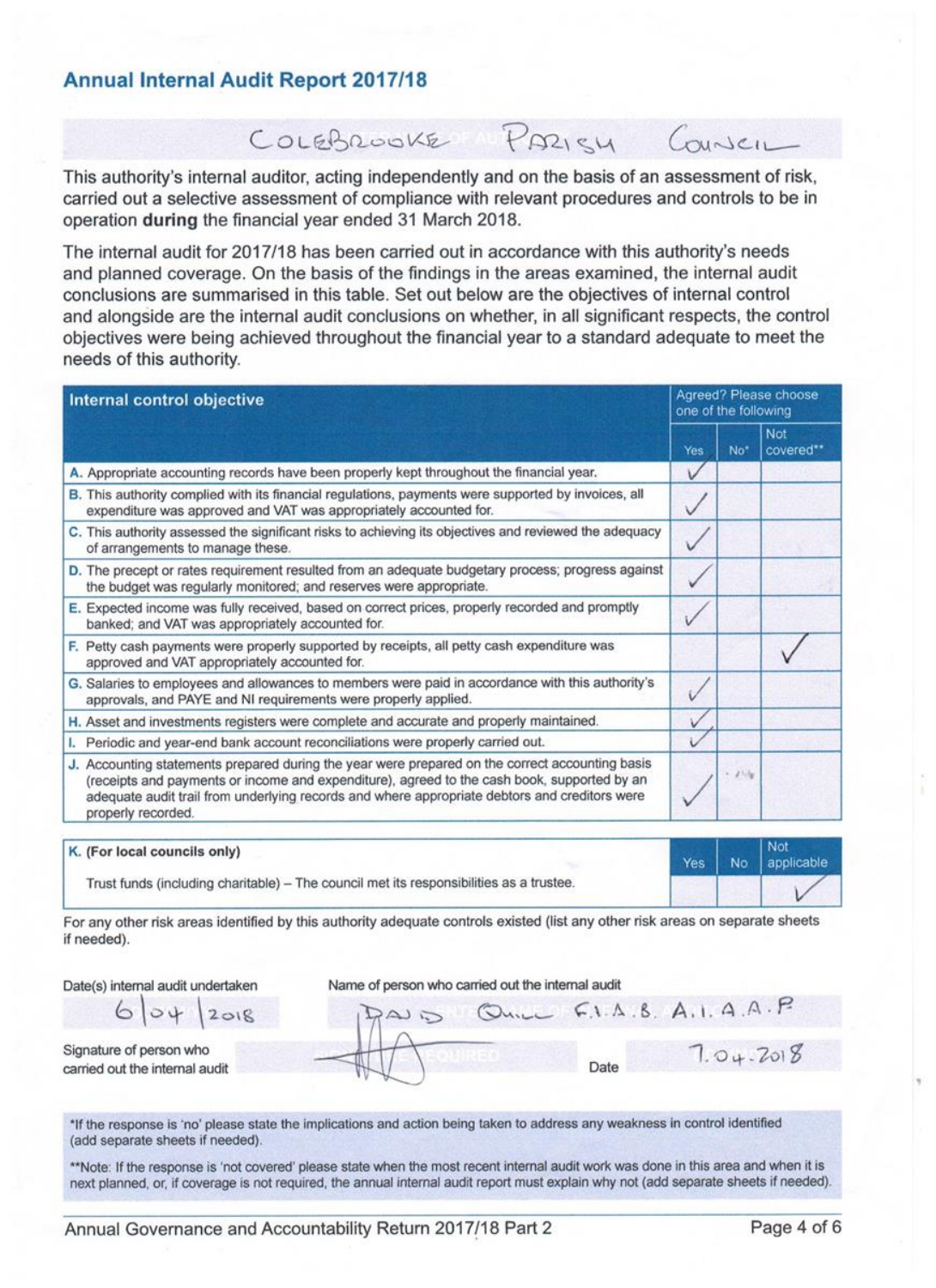## Section 1 - Annual Governance Statement 2017/18

We acknowledge as the members of:

#### COLEBREDONE PARIST COUNCIL

our responsibility for ensuring that there is a sound system of internal control, including arrangements for the preparation of the Accounting Statements. We confirm, to the best of our knowledge and belief, with respect to the Accounting Statements for the year ended 31 March 2018, that:

| Agreed                                                                                                                                                                                                                                                                                                         |            |           |                                                                                                                                                                                               |                                                                                                            |  |
|----------------------------------------------------------------------------------------------------------------------------------------------------------------------------------------------------------------------------------------------------------------------------------------------------------------|------------|-----------|-----------------------------------------------------------------------------------------------------------------------------------------------------------------------------------------------|------------------------------------------------------------------------------------------------------------|--|
|                                                                                                                                                                                                                                                                                                                | <b>Yes</b> | No        |                                                                                                                                                                                               | 'Yes' means that this authority:                                                                           |  |
| 1. We have put in place arrangements for effective financial<br>management during the year, and for the preparation of<br>the accounting statements.                                                                                                                                                           |            |           | prepared its accounting statements in accordance<br>with the Accounts and Audit Regulations.                                                                                                  |                                                                                                            |  |
| 2. We maintained an adequate system of internal control<br>including measures designed to prevent and detect fraud<br>and corruption and reviewed its effectiveness.                                                                                                                                           |            |           | its charge.                                                                                                                                                                                   | made proper arrangements and accepted responsibility<br>for safeguarding the public money and resources in |  |
| 3. We took all reasonable steps to assure ourselves<br>that there are no matters of actual or potential<br>non-compliance with laws, regulations and Proper<br>Practices that could have a significant financial effect<br>on the ability of this authority to conduct its<br>business or manage its finances. |            |           | has only done what it has the legal power to do and has<br>complied with Proper Practices in doing so.                                                                                        |                                                                                                            |  |
| 4. We provided proper opportunity during the year for<br>the exercise of electors' rights in accordance with the<br>requirements of the Accounts and Audit Regulations.                                                                                                                                        |            |           | during the year gave all persons interested the opportunity to<br>inspect and ask questions about this authority's accounts.                                                                  |                                                                                                            |  |
| 5. We carried out an assessment of the risks facing this<br>authority and took appropriate steps to manage those<br>risks, including the introduction of internal controls and/or<br>external insurance cover where required.                                                                                  |            |           | considered and documented the financial and other risks it<br>faces and dealt with them properly.                                                                                             |                                                                                                            |  |
| 6. We maintained throughout the year an adequate and<br>effective system of internal audit of the accounting<br>records and control systems.                                                                                                                                                                   |            |           | arranged for a competent person, independent of the financial<br>controls and procedures, to give an objective view on whether<br>internal controls meet the needs of this smaller authority. |                                                                                                            |  |
| 7. We took appropriate action on all matters raised<br>in reports from internal and external audit.                                                                                                                                                                                                            |            |           | responded to matters brought to its attention by internal and<br>external audit.                                                                                                              |                                                                                                            |  |
| 8. We considered whether any litigation, liabilities or<br>commitments, events or transactions, occurring either<br>during or after the year-end, have a financial impact on<br>this authority and, where appropriate, have included them<br>in the accounting statements.                                     |            |           | disclosed everything it should have about its business activity<br>during the year including events taking place after the year<br>end if relevant.                                           |                                                                                                            |  |
| 9. (For local councils only) Trust funds including<br>charitable. In our capacity as the sole managing<br>trustee we discharged our accountability<br>responsibilities for the fund(s)/assets, including<br>financial reporting and, if required, independent<br>examination or audit.                         | Yes        | <b>No</b> | N/A                                                                                                                                                                                           | has met all of its responsibilities where it is a sole<br>managing trustee of a local trust or trusts.     |  |

This Annual Governance Statement is approved by this authority and recorded as minute reference:

Signed by the Chairman and Clerk of the meeting where approval is given:

 $18|19 - 30$  $15105118$ dated

Clerk

Chairman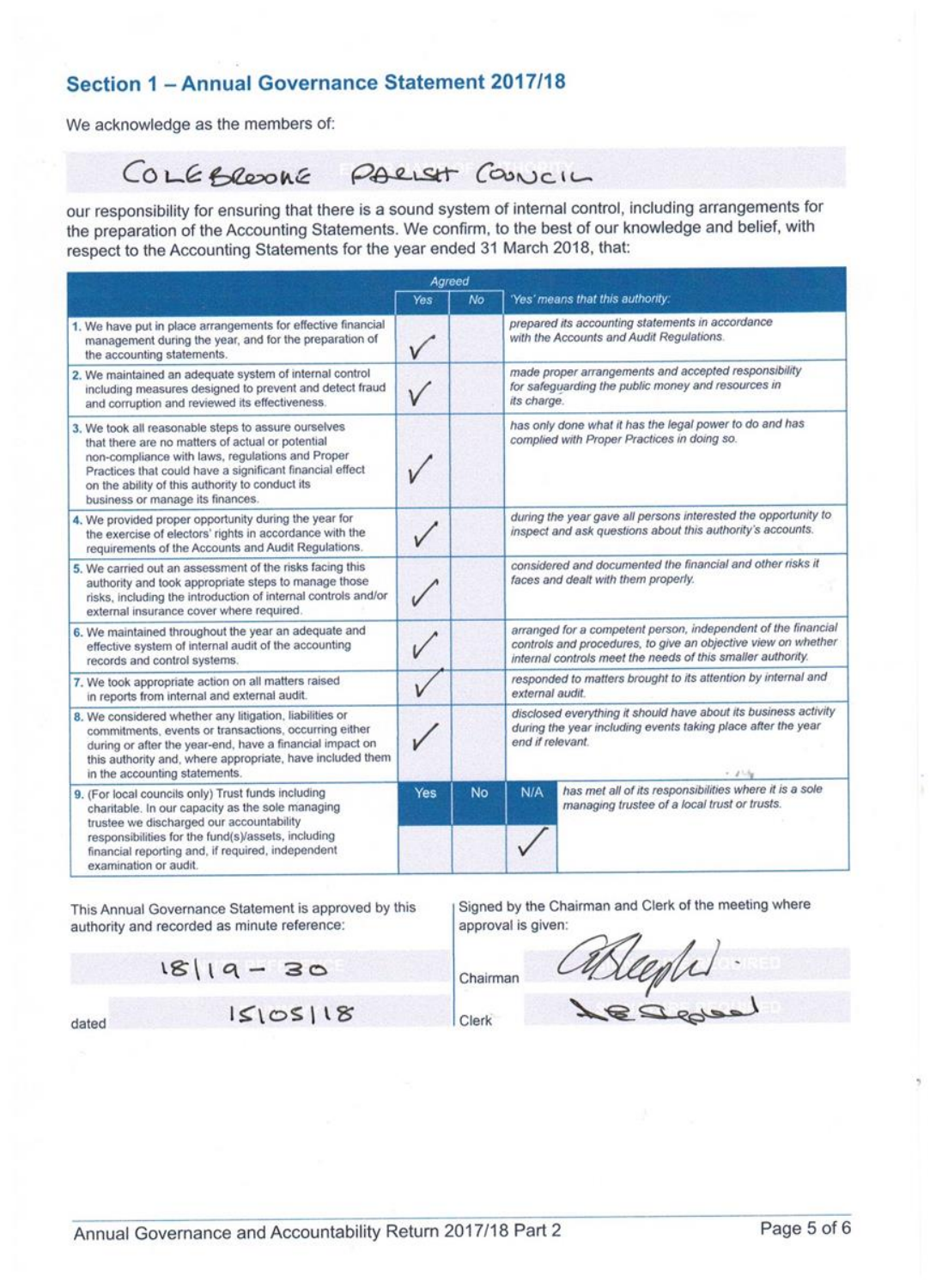## Section 2 - Accounting Statements 2017/18 for

|                                                                                        | Year ending           |                       | Notes and guidance                                                                                                                                                                               |  |  |  |
|----------------------------------------------------------------------------------------|-----------------------|-----------------------|--------------------------------------------------------------------------------------------------------------------------------------------------------------------------------------------------|--|--|--|
|                                                                                        | 31 March<br>2017<br>£ | 31 March<br>2018<br>£ | Please round all figures to nearest £1. Do not leave any<br>boxes blank and report £0 or Nil balances. All figures must<br>agree to underlying financial records.                                |  |  |  |
| 1. Balances brought<br>forward                                                         | 9373                  | 7889                  | Total balances and reserves at the beginning of the year<br>as recorded in the financial records. Value must agree to<br>Box 7 of previous year.                                                 |  |  |  |
| 2. (+) Precept or Rates and<br>Levies                                                  | 8827                  | 8884                  | Total amount of precept (or for IDBs rates and levies)<br>received or receivable in the year. Exclude any grants<br>received.                                                                    |  |  |  |
| 3. (+) Total other receipts                                                            | 2117                  | 2408                  | Total income or receipts as recorded in the cashbook less<br>the precept or rates/levies received (line 2). Include any<br>grants received.                                                      |  |  |  |
| 4. (-) Staff costs                                                                     | 3302                  | 3189                  | Total expenditure or payments made to and on behalf of<br>all employees. Include salaries and wages, PAYE and NI<br>(employees and employers), pension contributions and<br>employment expenses. |  |  |  |
| 5. (-) Loan interest/capital<br>repayments                                             |                       |                       | Total expenditure or payments of capital and interest<br>made during the year on the authority's borrowings (if any).                                                                            |  |  |  |
| 6. (-) All other payments                                                              | 9126                  | 4.851                 | Total expenditure or payments as recorded in the cash-<br>book less staff costs (line 4) and loan interest/capital<br>repayments (line 5).                                                       |  |  |  |
| 7. (=) Balances carried<br>forward                                                     | 7889                  | 11141                 | Total balances and reserves at the end of the year. Must<br>equal (1+2+3) - (4+5+6).                                                                                                             |  |  |  |
| 8. Total value of cash and<br>short term investments                                   | 7889                  | 114                   | The sum of all current and deposit bank accounts, cash<br>holdings and short term investments held as at 31 March -<br>To agree with bank reconciliation.                                        |  |  |  |
| 9. Total fixed assets plus<br>long term investments<br>and assets                      | 344965344551          |                       | The value of all the property the authority owns - it is made<br>up of all its fixed assets and long term investments as at<br>31 March.                                                         |  |  |  |
| 10. Total borrowings                                                                   | O                     | $\left( \right)$      | The outstanding capital balance as at 31 March of all loans<br>from third parties (including PWLB).<br>$-21.5$                                                                                   |  |  |  |
| 11. (For Local Councils Only) Disclosure note<br>re Trust funds (including charitable) |                       | No<br>Yes             | The Council acts as sole trustee for and is responsible for<br>managing Trust funds or assets.                                                                                                   |  |  |  |
|                                                                                        |                       |                       | N.B. The figures in the accounting statements above do<br>not include any Trust transactions.                                                                                                    |  |  |  |

COLEBROOKE RACISH COUNCIL

I certify that for the year ended 31 March 2018 the Accounting Statements in this Annual Governance and Accountability Return present fairly the financial position of this authority and its income and expenditure, or properly present receipts and payments, as the case may be.

Signed by Responsible Financial Officer

SSedo  $150512018$ Date

I confirm that these Accounting Statements were approved by this authority on this date:

 $1510512018$ 

and recorded as minute reference:

Signed by Chairman of the meeting where approval of the

18/19 31

Accounting Statements is given  $\mathbf{1}$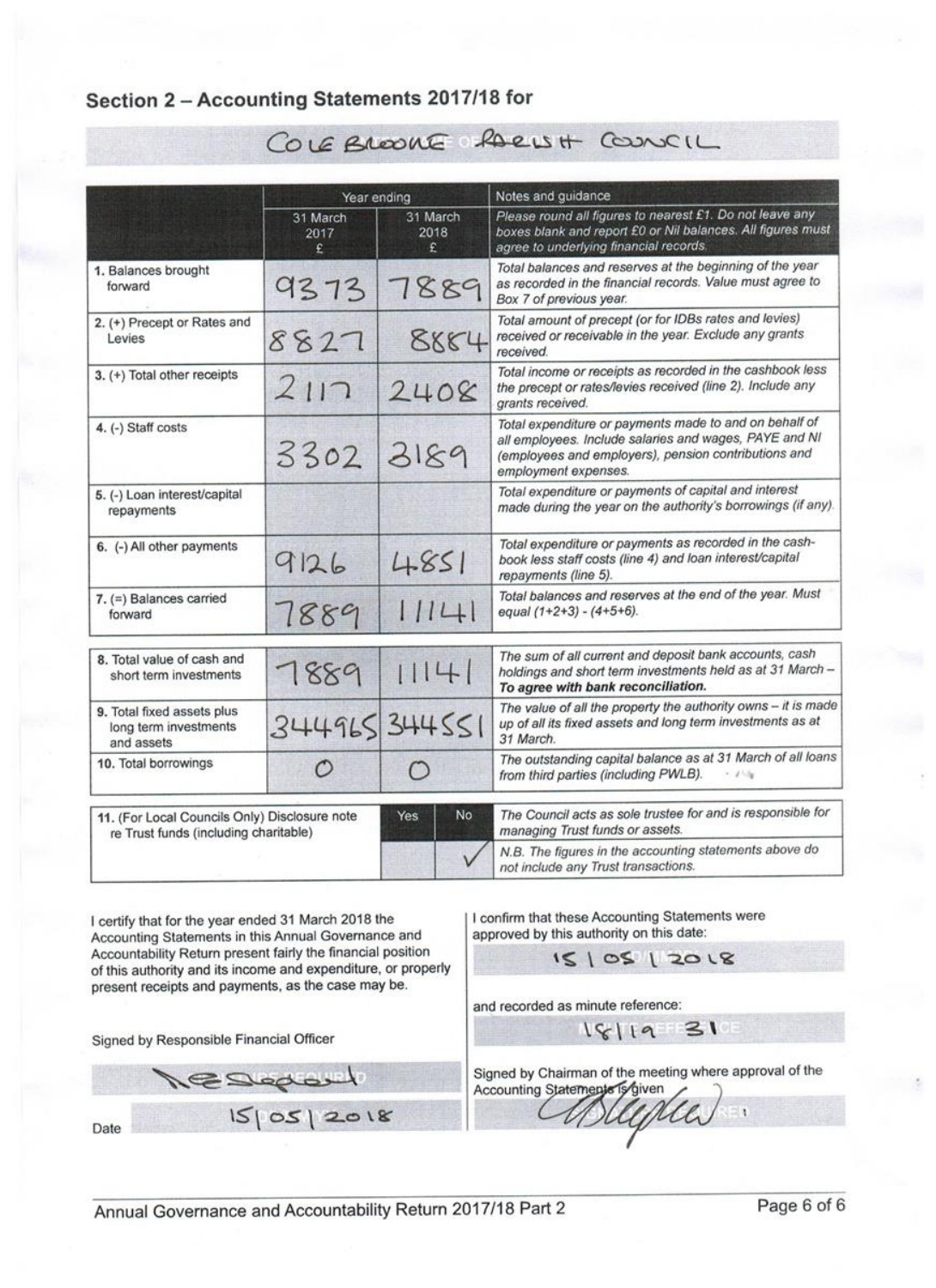## **Explanation of variances**

Name of smaller authority: **COLEBROOKE PARISH COUNCIL**

County area (local councils and parish meetings only: **DEVON**

#### **Please provide full explanations, including numerical values**, for the following:

- variances of more than 15% between totals for individual boxes (except variances of less than £200);
- a breakdown of approved reserves if the total reserves (Box 7) figure is more than twice the annual precept/rates & levies value (Box 2).

| <b>Section 2</b>                                                                | 2016/17<br>£ | 2017/18<br>£              | <b>Variance</b><br>£     | Variance<br>% | <b>Detailed explanation of variance</b><br>(with amounts £)                                                                                                                          |
|---------------------------------------------------------------------------------|--------------|---------------------------|--------------------------|---------------|--------------------------------------------------------------------------------------------------------------------------------------------------------------------------------------|
| Box 2                                                                           |              |                           |                          |               |                                                                                                                                                                                      |
| Precept or<br>Rates and<br>Levies                                               | 8827         | 8884                      | 57                       | 0.6%          | Not required                                                                                                                                                                         |
| Box 3<br><b>Total other</b><br>receipts                                         | 2117         | 2408                      | 292                      | 13%           | Not Required                                                                                                                                                                         |
| Box 4<br>Staff costs                                                            | 3302         | 3189                      | $-113$                   | 3.4%          | Not Required                                                                                                                                                                         |
| Box 5<br>Loan<br>interest/<br>capital<br>repayments                             |              | $\overline{a}$            | $\overline{\phantom{0}}$ | -             |                                                                                                                                                                                      |
| Box 6<br>All other<br>payments                                                  | 9126         | 4851                      | 4275                     | 46%           | Refund to the Colbrooke<br>1.<br>$Bell = £100$<br>Bus Shelter and Repair and<br>2.<br>$\circ$ f<br>Maintenance<br>Assets<br>£2300 and £335<br>Computer £274<br>3.<br>Total = $£3909$ |
| Box 9<br><b>Total fixed</b><br>assets &<br>long term<br>investments<br>& assets | 344965       | 344551                    | 414                      | 0.12%         | Not required                                                                                                                                                                         |
| <b>Box 10</b><br>Total<br>borrowings                                            |              |                           |                          |               |                                                                                                                                                                                      |
| <b>Explanation</b><br>for 'high'<br>reserves                                    | No           | reserves at the year end: |                          |               | Box 7 is more than twice Box 2 because the authority held the following breakdown of                                                                                                 |